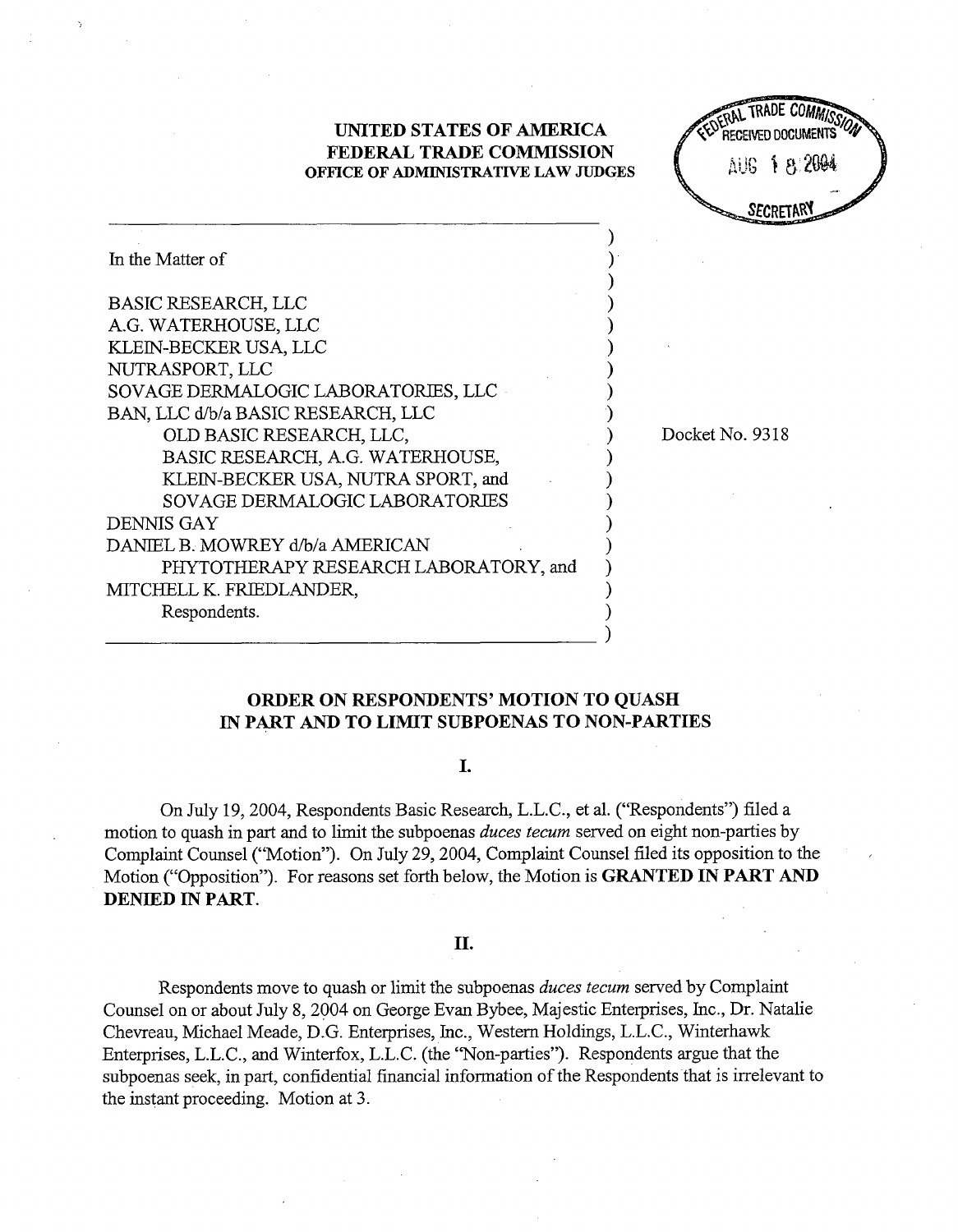Complaint Counsel asserts that its subpoenas seek relevant information and the subpoenas are not unduly burdensome. Opposition at 2. Complaint Counsel further asserts that the challenged financial discovery is reasonably calculated to lead to admissible evidence establishing a common enterprise, is reasonably calculated to lead to admissible evidence establishing who may be liable under the FTC Act, is reasonably calculated to lead to admissible . evidence regarding the proposed injunctive relief, is not unduly burdensome, and does not relate solely to Section 19 relief. Opposition at 4-9.

## III.

Discovery sought in a proceeding before the Commission must be "reasonably expected to yield information relevant to the allegations of the complaint, to the proposed relief, or to the defense of any respondent."  $16$  C.F.R. § 3.31(c)(1); see Federal Trade Commission v. Anderson, 631 F.2d 741,745 (D.C. Cir. 1979). However, discovery may be limited if the discovery sought is unreasonably cumulative or duplicative or is obtainable from some other source that is more convenient, less burdensome or less expensive, or if the burden and expense of the proposed discovery outweigh its likely benefit. 16 C.F.R. § 3.31(c)(1). Further, the Administrative Law Judge may limit discovery to preserve privileges. 16 C.F.R. *5* 3.3 l(c)(2).

Complaint Counsel indicates that the subpoenas' specifications request documents regarding the nature of the non-parties' relationships with Respondents, including documents relating to the challenged products and their ingredients (specifications 1-2), substantiation of the challenged products (specifications 3-4), promotional materials of the challenged products (specifications 5-6), correspondence relating to the challenged products (specifications 7-8), financial arrangements between Respondents and non-parties (specification 9), and revenues and expenditures related to the challenged products (specifications 10). Opposition at 3 n.3. Complaint Counsel asserts that the information is necessary to untangle Respondents' "web of corporate structures" and to fashion an appropriate remedy. Opposition at 5, 7.

Respondents object to requests that seek "financial information relating to the compensation received and expenditures made by the non-parties in relation to the Respondents." Motion at 3. Specifically, Respondents object to specification 9 which requests, in pertinent part, "Documents sufficient to show all compensation, distributions, payments, royalties, and all other benefits in any form that each of the Respondents has made to you or others on your behalf' and specification 10 whch reads, in pertinent part, "Documents sufficient to show the total amount, in dollars, of all revenues that you have received, and all expenditures that you have made, in connection with the formulation, development, manufacture, testing, advertising, marketing, promotion, or sale of each of the challenged products." Motion at 2.

Corporate respondents acting in concert to further a common enterprise are each liable for the acts and practices of the others in furtherance of the enterprise. See Sunshine Art Studios, Inc. v. FTC, 481 F.2d 1171, 1 175 (1st Cir. 1973); Waltham Precision Instrument Co. v. FTC, 327 F.2d 427,431 (7th Cir. 1964); Delaware Watch Co. v. FTC, 332 F.2d 745, 746 (2d Cir. 1964);